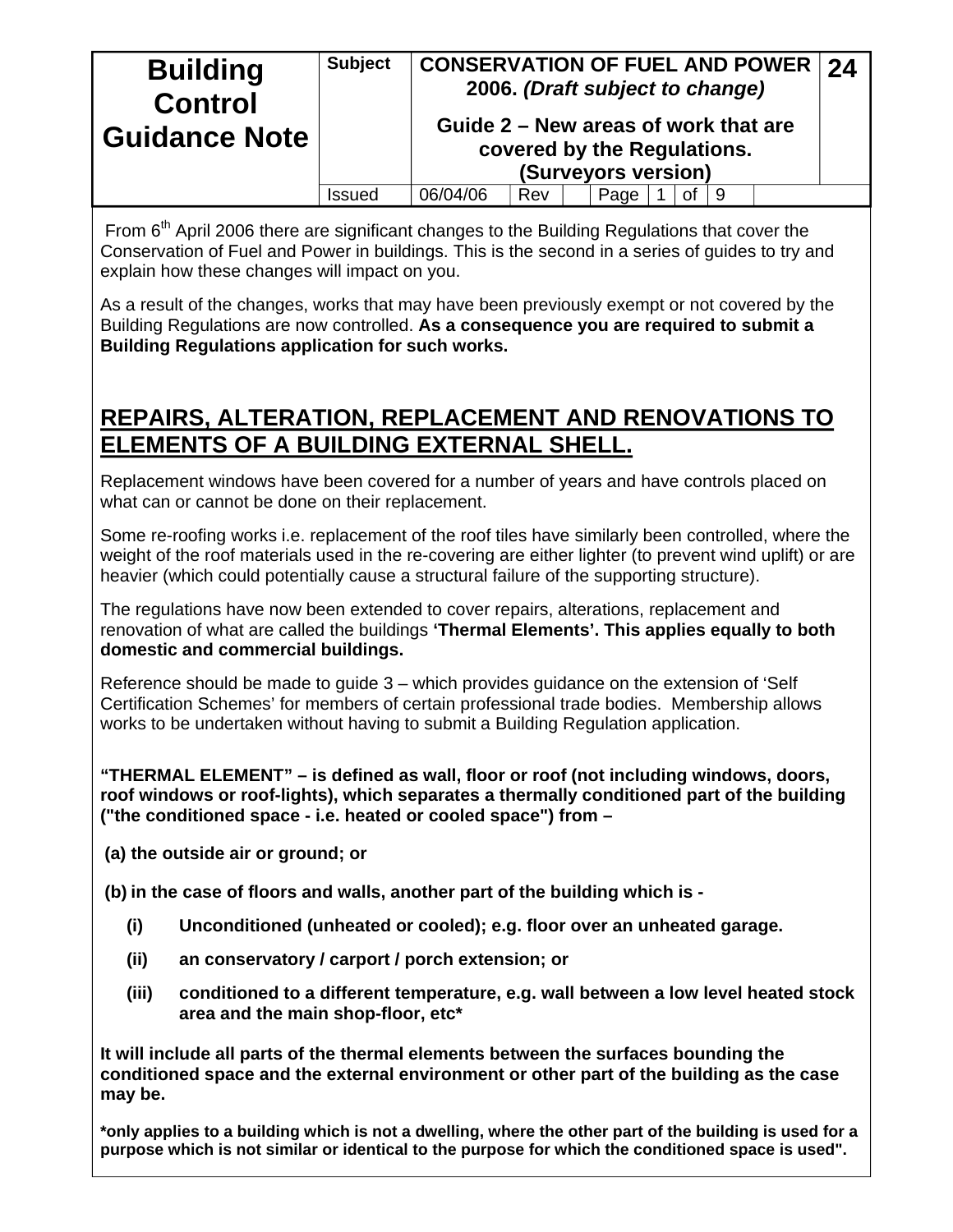| <b>Building</b><br><b>Control</b><br><b>Guidance Note</b> | <b>Subject</b> | <b>CONSERVATION OF FUEL AND POWER 24</b> |     | 2006.                       |    |     |  |
|-----------------------------------------------------------|----------------|------------------------------------------|-----|-----------------------------|----|-----|--|
|                                                           |                | Guide 2 – New areas of work that are     |     | covered by the Regulations. |    |     |  |
|                                                           | Issued         | 06/04/06                                 | Rev | Page                        | ∩t | - 9 |  |

### **Also for the avoidance of doubt:**

**"RENOVATION" in relation to a thermal element is defined as the provision of a new layer in the thermal element or the replacement of an existing layer, but excludes decorative finishes, and "renovate" shall be construed accordingly;".** 

*The intention is to improve energy performance standards when the thermal elements as a whole or layers within them are replaced or provided. As part of this the approved document L1B and L2B signal that where the renovation work affects less than 25% of the face area of the thermal element reasonable provisions would be to do nothing to improve energy efficiency.* 

## **REQUIREMENTS RELATING TO THERMAL ELEMENTS:**

- Works to such thermal elements will require the submission of a Building Regulation application.
- Where you intend to renovate or the replace a thermal element you are required to carryout cost effective insulation improvements. The new building regulations provide guidance on what are considered cost effective insulation upgrades and the requirements for new replacements (Refer to further guides in this series).
- You must also carryout a condensation risk assessment of the effects of carrying out the improvement works and take suitable precautions to prevent condensation damage.

### **EXAMPLES OF CONTROLLABLE WORKS REQUIRING THE SUBMISSION OF A BUILDING REGULATION APPLICATION:**

- Renewal of pitched or flat roof coverings e.g. re-tiling, re slating of pitched roofs or re-felting of flat roofs.
- Renewal or replacement of ceilings under a roof space or flat roof (with or without the renewal of the supporting structure).
- Renewal of cladding to external walls or dormer cheeks.
- Renewal of a finish or cladding to an external wall area or elevation (render or other cladding) or applying a finish or cladding for the first time.
- Renewal of internal wall finishes to an external wall (excluding decoration) or where you are applying a finishes for the first time e.g. re-plastering or dry lining of walls.
- Renovation or replacement of a solid or suspended floor, involving the replacement of screed or a timber floor deck.

*Note - Replacement windows / roof lights and doors (more than 50% glazed) are not by definition thermal elements but are covered else where as building work.*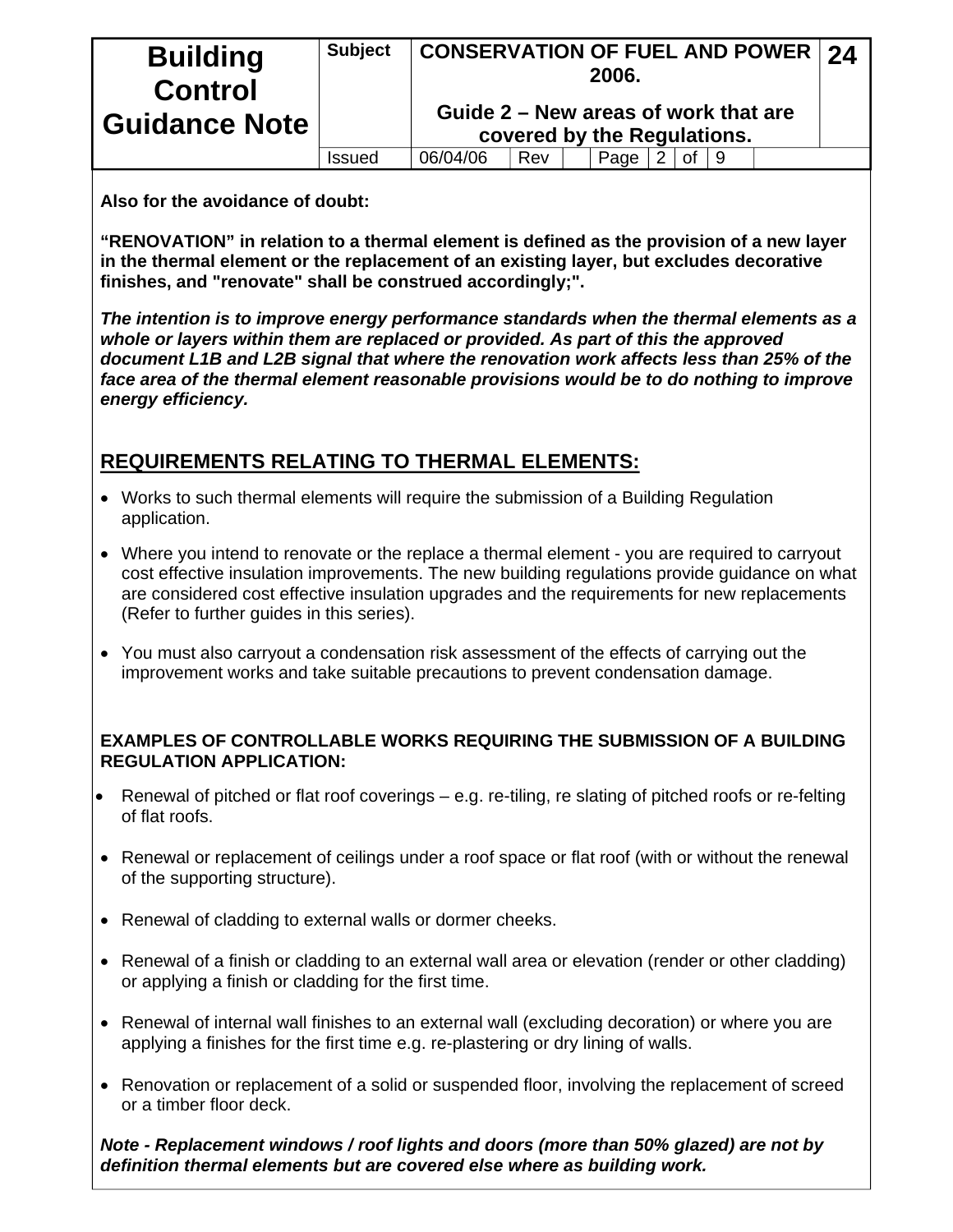| <b>Building</b><br><b>Control</b><br><b>Guidance Note</b> | <b>Subject</b> |                                      | $^\dagger$ CONSERVATION OF FUEL AND POWER $\mid$ 24<br>2006. |  |                             |  |              |  |  |  |  |
|-----------------------------------------------------------|----------------|--------------------------------------|--------------------------------------------------------------|--|-----------------------------|--|--------------|--|--|--|--|
|                                                           |                | Guide 2 – New areas of work that are |                                                              |  | covered by the Regulations. |  |              |  |  |  |  |
|                                                           | Issued         | 06/04/06                             | Rev                                                          |  | Page                        |  | of $\vert 9$ |  |  |  |  |

## **MAKING A BUILDING REGULATION APPLICATION.**

Refer to guidance notes on making a full plan or building notice application.

**Works to thermal elements only** – charges will be based on cost of the thermal improvement works, unless the work being undertaken constitutes a 'Material Alteration' in its own right and requires the submission of an application anyway – then the charges will be based on the full cost of the works proposed – subject to a minimum charge of the lowest charge on our estimated cost of works schedule (Refer to our charges guidance sheets).

Building Control will only be concerned with the Conservation of Fuel and Power elements of the work – unless it constitutes a 'Material Alteration or Building Work in its own right.

**Works to thermal elements as part of a larger Building Regulation application e.g. extensions / alterations etc –** you will pay the charges for the main application work elements and you must then add the cost of the thermal improvement works into the estimated cost of works part of the submission charge calculation (unless a 'Material Alteration as described previously) - (Refer to our charges guidance sheets).

Building Control will only be concerned with the Conservation of Fuel and Power elements of the thermal element work – unless it constitutes a 'Material Alteration or Building Work in their own right.

**Your applications must include a full specification of all works to be undertaken to thermal elements, the works to be carried out to upgrade them in compliance with the regulations (including thermal performance of chosen materials) and the precautions to be taken to prevent condensation in the upgraded works.** 

# **PAYBACK CALCULATIONS.**

The regulations allow for you to employ a suitably qualified person to provide a simple payback calculation for the cost of the thermal elements upgrading works or to prove the upgrading is not technically feasible. If the works do not achieve a simple payback of 15 years or less through energy cost savings or it is not technically possible - then the element should be upgraded to the best standard that is technically and functionally feasible and that would achieve a simple payback of 15 years or less.

This evidence should be submitted at the time of making your application for approval by Building Control.

# **EMERGENCY REPAIRS.**

In certain situations it may be necessary to carryout emergency repairs to controlled fixed building services e.g. emergency repairs to heating and hot water systems and to thermal elements, works that would be controlled by the new regulations and notification may not be possible at the time of the repair.

If this is the case you must at the earliest opportunity after commencement submit a Building Notice to Building Control to resolve the situation – repairs must comply with requirements of Regulation L1.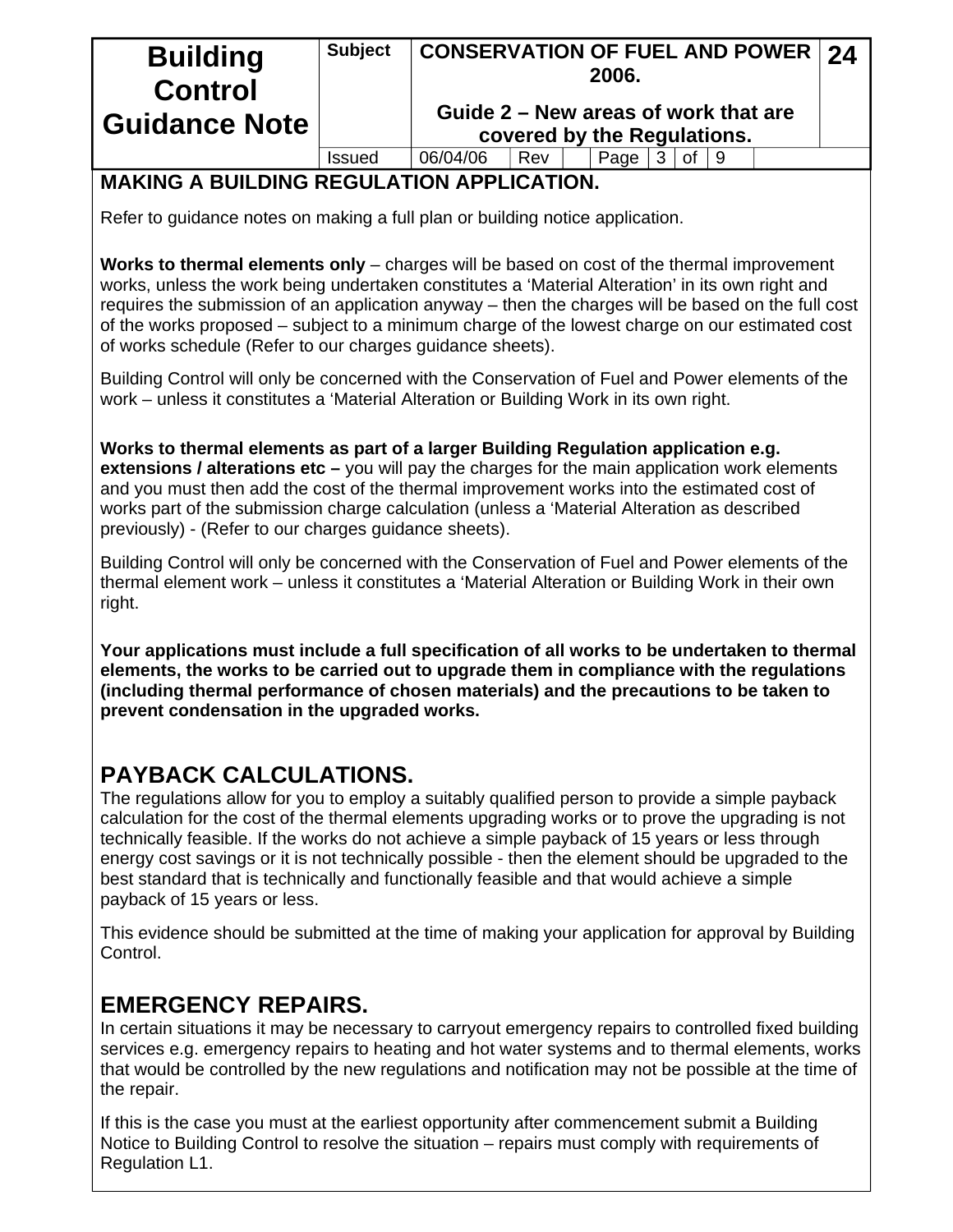| <b>Building</b>      | <b>Subject</b> | <b>CONSERVATION OF FUEL AND POWER 2006.</b>                         |     |  |      |  |              |  |  |  |  |
|----------------------|----------------|---------------------------------------------------------------------|-----|--|------|--|--------------|--|--|--|--|
| <b>Control</b>       |                | Guide 2 – New areas of work that are covered<br>by the Regulations. |     |  |      |  |              |  |  |  |  |
| <b>Guidance Note</b> | <b>Issued</b>  | 06/04/06                                                            | Rev |  | Page |  | of $\vert$ 9 |  |  |  |  |

# **EXEMPT BUILDINGS.**

For a number of years certain building types and some domestic extensions were exempt Building Regulation control (see Schedule 2 extract below). As a result of Part P and these new regulations it is now possible that the some of the buildings listed **will not be exempt control.** 

**You must make a Building Regulation application** and comply with the **'energy efficiency requirements'** for the erection of previously exempt new buildings or extensions or undertaking work to the buildings listed in Schedule 2 below - if the following situations are present:

*EXCEPT to Schedule VII extensions i.e. conservatory, porch, covered yard or covered way; or carport complying with the other provisions of the exemption clause.* 

### **CONTROLLABLE WORKS IF:**

- 1. Building or extension or works to same falls within 'Schedule 2 except Class VII above); and
- 2. The building extension has a roof and walls enclosing it and it will use energy to condition the indoor climate i.e. cooling or heating; *Note: for buildings who's processes generates heat e.g. steel mill, are not using energy to condition the indoor climate if the heat comes from only the process*; and
- 3. It is not building which is: (i) a Listed Buildings; or (ii) in a conservation area; or (iii) a schedule of monument: where compliance with the energy efficiency requirements would unacceptably alter their character or appearance;
- 4. It is not building which is used primarily or solely as places of worship\*;
- 5. If it is a temporary building\* with a planned life span of more than 2 years and for industrial sites\*\*, workshops & non-residential agricultural buildings\*\*\* not having a low energy demand;
- 6. If it is a stand-alone building (not dwellings) with a total useful floor area of more than 50m².

### **Definitions:**

**"building"** means the building as a whole or parts of it that have been designed or altered to be used separately; (there will be circumstances where part of a building designed to be used separately falls within an exemption (e.g. a workshop with a low energy demand), but another part may be designed to be used as a office. The office would need to comply with the energy efficiency requirements whereas the workshop would be exempt.

**"Energy Efficiency Requirements**" means the requirements of regulations 4A – thermal elements, 17C – target CO2 emissions and 17D – consequential improvements to energy performance and Part L of Schedule 1;"

**\*** Modular or portable buildings that are hired for short periods are not exempt unless they are to be scrapped within 2 years;

**\*\***Industrial sites - covers each building or part of a building designed or altered to be used separately on an industrial site should be considered as to whether it falls within the exemptions or not.

Examples of industrial buildings and workshops with low energy demand; buildings or parts of buildings designed to be used separately accommodating industrial activities in spaces where the air is not conditioned; e.g. foundries, forging, other hot processes, chemical processes, etc. Where the air is not fully heated or cooled other than by local air heaters or air conditioners serving work stations or refuges dispersed amongst, but not separated from the industrial activities.

**\*\*\***Non- residential agricultural buildings with 'low-energy demand' include buildings or parts of buildings that are heated for a few days a year to enable plants to germinate but are otherwise unheated.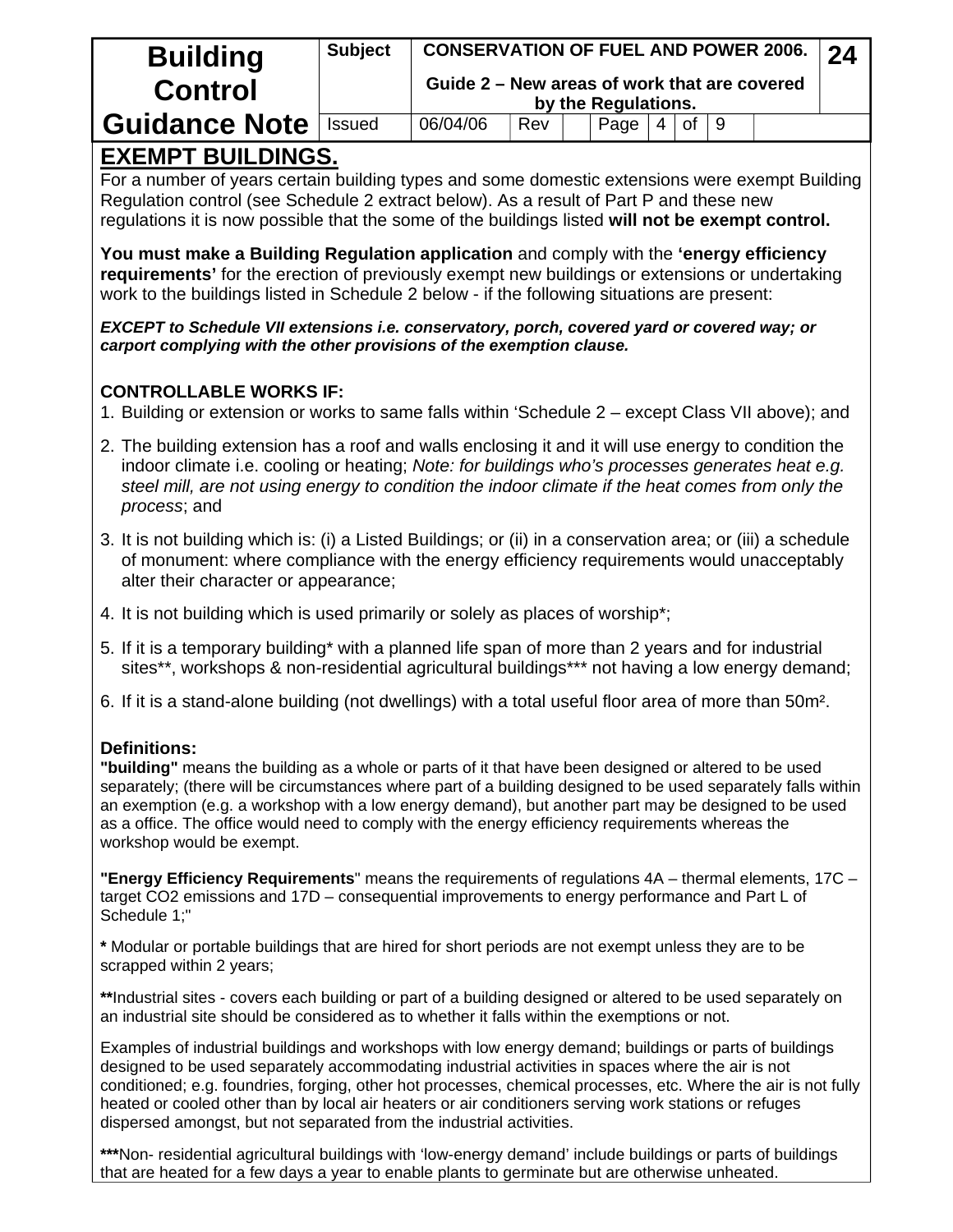| <b>Building</b><br><b>Control</b><br><b>Guidance Note</b> | <b>Subject</b> | <b>CONSERVATION OF FUEL AND POWER 24</b><br>2006. |     |  |                             |   |    |  |  |  |
|-----------------------------------------------------------|----------------|---------------------------------------------------|-----|--|-----------------------------|---|----|--|--|--|
|                                                           |                | Guide 2 – New areas of work that are              |     |  | covered by the Regulations. |   |    |  |  |  |
|                                                           | <b>Issued</b>  | 06/04/06                                          | Rev |  | Page                        | 5 | of |  |  |  |

## **SCHEDULE 2 - EXEMPT BUILDINGS AND WORKS.**

#### **CLASS I - Buildings controlled under other legislation**

1. Any building the construction of which is subject to the Explosives Acts 1875 and 1923.

2. Any building (other than a building containing a dwelling or a building used for office or canteen accommodation) erected on a site in respect of which a licence under the Nuclear Installations Act 1965 is for the time being in force.

3. A building included in the schedule of monuments maintained under section 1 of the Ancient Monuments and Archaeological Areas Act 1979.

### **CLASS II - Buildings not frequented by people**

A detached building -

(a) into which people do not normally go; or

(b) into which people go only intermittently and then only for the purpose of inspecting or maintaining fixed plant or machinery,

unless any point of such a building is less than one and a half times its height from

- (i) any point of a building into which people can or do normally go; or
- (ii) the nearest point of the boundary of the curtilage of that building,

whichever is the nearer.

#### **CLASS III - Greenhouses and agricultural buildings**

1. Subject to paragraph 3, a greenhouse.

2. A building used, subject to paragraph 3, for agriculture, or a building principally for the keeping of animals, provided in each case that -

(a) no part of the building is used as a dwelling;

(b) no point of the building is less than one and a half times its height from any point of a building which contains sleeping accommodation; and

(c) the building is provided with a fire exit which is not more than 30 metres from any point in the building. 3. The descriptions of buildings in paragraphs 1 and 2 do not include a greenhouse or a building used for agriculture if the principal purpose for which they are used is retailing, packing or exhibiting.

4. In paragraph 2, "agriculture" includes horticulture, fruit growing, the growing of plants for seed and fish farming.

#### **CLASS IV - Temporary buildings**

A building which is not intended to remain where it is erected for more than 28 days.

#### **CLASS V - Ancillary buildings**

**1.** A building on a site, being a building, which is intended to be used only in connection with the disposal of buildings or building plots on that site.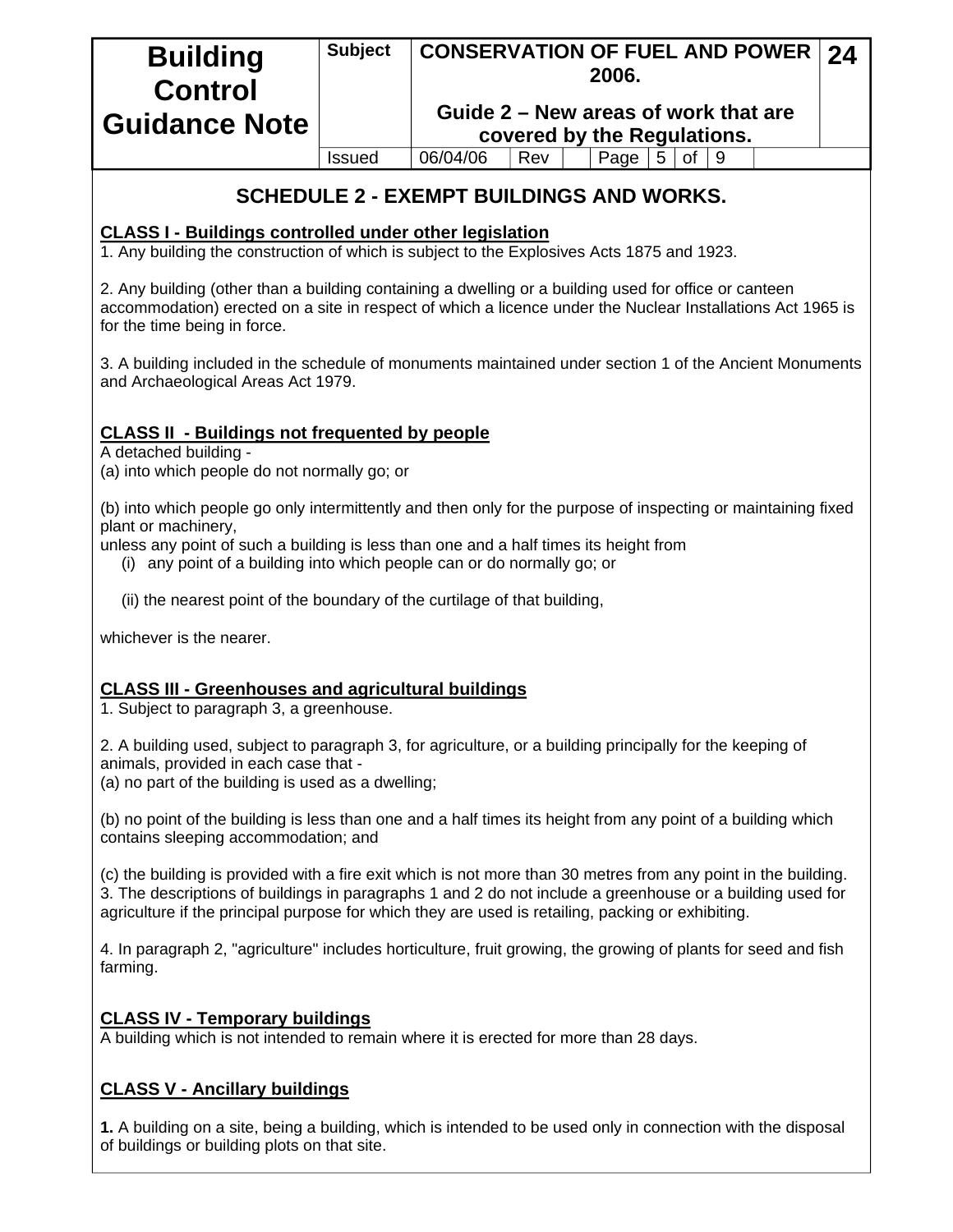| <b>Building</b><br><b>Control</b><br>  Guidance Note                                                                                                         | <b>Subject</b> | <b>CONSERVATION OF FUEL AND POWER</b><br>2006.<br>Guide 2 – New areas of work that are<br>covered by the Regulations. |     |      |  |    |  |  |  |  |  |
|--------------------------------------------------------------------------------------------------------------------------------------------------------------|----------------|-----------------------------------------------------------------------------------------------------------------------|-----|------|--|----|--|--|--|--|--|
|                                                                                                                                                              | Issued         | 06/04/06                                                                                                              | Rev | Page |  | οf |  |  |  |  |  |
| <b>SCHEDULE 2 - EXEMPT BUILDINGS AND WORKS Cont'd.</b><br>2. A building on the site of construction or civil engineering works, which is intended to be used |                |                                                                                                                       |     |      |  |    |  |  |  |  |  |

**3.** A building, other than a building containing a dwelling or used as an office or showroom, erected for use on the site of and in connection with a mine or quarry.

only during the course of those works and contains no sleeping accommodation.

#### **CLASS VI - Small detached buildings**

**1.** A detached single storey building, having a floor area which does not exceed  $30m^2$ , which contains no sleeping accommodation and is a building -

- (a) no point of which is less than one metre from the boundary of its curtilage; or
- (b) which is constructed substantially of non-combustible material.

**2.** A detached building designed and intended to shelter people from the effects of nuclear, chemical or conventional weapons, and not used for any other purpose, if -

(a) its floor area does not exceed  $30m^2$ ; and

(b) the excavation for the building is no closer to any exposed part of another building or structure than a distance equal to the depth of the excavation plus one metre.

**3.** A detached building, having a floor area which does not exceed 15 $m<sup>2</sup>$ , which contains no sleeping accommodation.

#### **CLASS VII - Extensions**

The extension of a building by the addition at ground level of -

- (a) a conservatory, porch, covered yard or covered way; or
- (b) a carport open on at least two sides;

where the floor area of that extension does not exceed  $30m^2$ , provided that in the case of a conservatory or porch which is wholly or partly glazed, the glazing satisfies the requirements of Part N of Schedule 1.

### **MAKING AN APPLICATION FOR PREVIOUSLY EXEMPT BUILDINGS:**

Full details must be submitted of the energy efficiency provisions to be carried out. Charges will be based on cost of the thermal improvement works, unless the work being undertaken constitutes a 'Material Alteration' in its own right and requires the submission of an application anyway – then the charges will be based on the full cost of the works proposed - subject to a minimum charge of the lowest charge on our estimated cost of works schedule (Refer to our charges guidance sheets).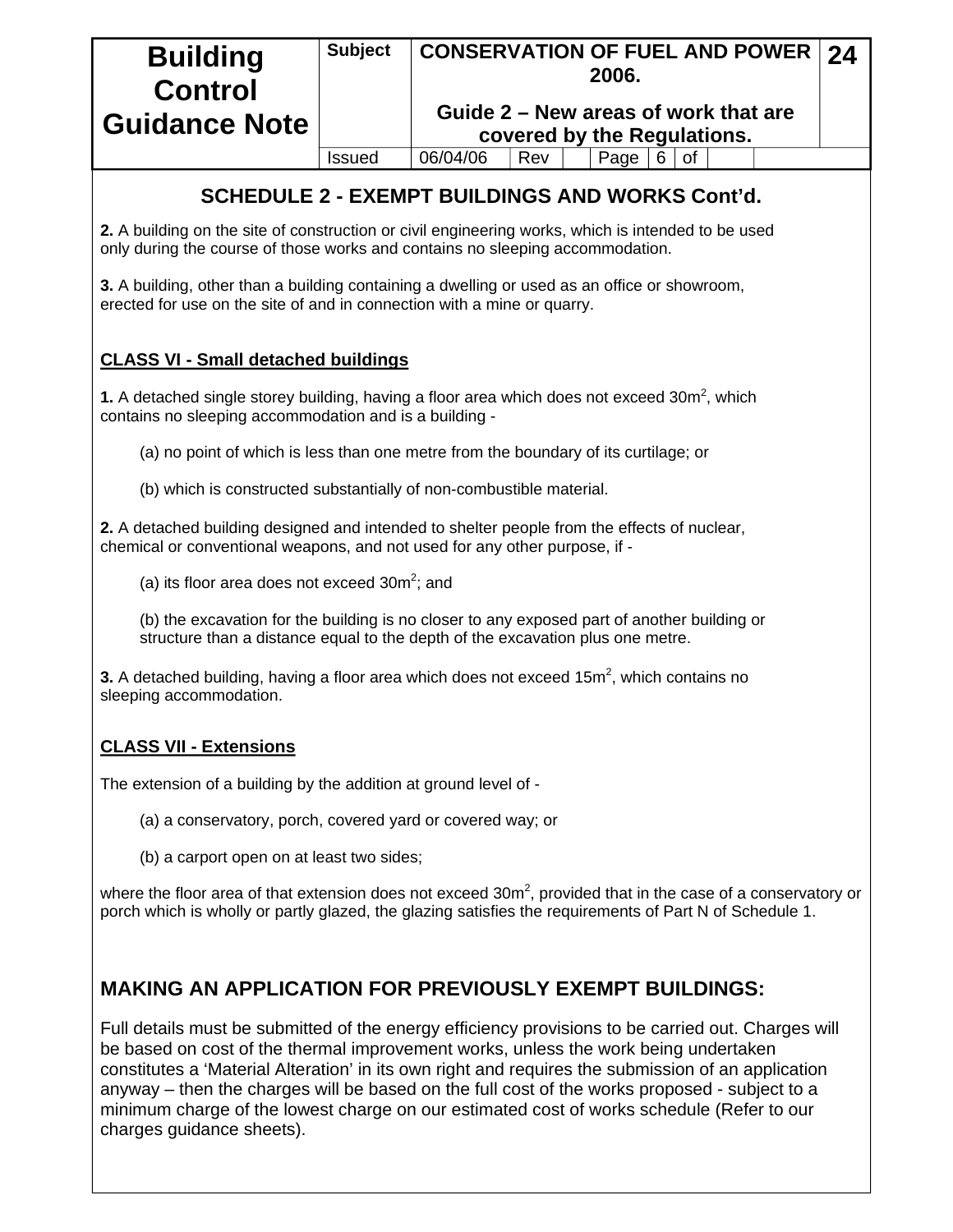| <b>Building</b><br><b>Control</b> | <b>Subject</b> | <b>CONSERVATION OF FUEL AND POWER 24</b><br>2006. |                             |  |      |  |    |  |  |  |  |
|-----------------------------------|----------------|---------------------------------------------------|-----------------------------|--|------|--|----|--|--|--|--|
| <b>Suidance Note</b>              |                | Guide 2 – New areas of work that are              | covered by the Regulations. |  |      |  |    |  |  |  |  |
|                                   | <b>Issued</b>  | 06/04/06                                          | Rev                         |  | Page |  | οf |  |  |  |  |
|                                   |                |                                                   |                             |  |      |  |    |  |  |  |  |

# **CHANGING A BUILDING'S ENERGY STATUS.**

This is a completely new area of coverage, where by virtue of undertaking certain works to either a commercial or domestic building you change the buildings or part of the buildings energy status, the regulations regarding energy efficiency improvements applies. Examples – domestic garage conversion / providing heating say to an unheated warehouse etc.

You will be required to submit a Building Regulation application for the works (see below) and comply with the provision of Building Regulation Part L.

**"Change to a building's energy status"** - means any change which results in a building becoming a building to which the energy efficiency requirements of these Regulations apply, where previously it was not;";

**"Building"** - means the building as a whole or parts of it that have been designed or altered to be used separately.

## **MAKING AN APPLICATION FOR CHANGING A BUILDING'S ENERGY STATUS:**

Full details must be submitted of the change in energy status and the energy efficiency provisions to be carried out. Charges will be based on cost of the thermal improvement works, unless the work being undertaken constitutes a 'Material Alteration' in its own right and requires the submission of an application anyway – then the charges will be based on the full cost of the works proposed - subject to a minimum charge of the lowest charge on our estimated cost of works schedule (Refer to our charges guidance sheets).

# **MATERIAL CHANGE OF USE.**

Where you change the use of the premises or part of the premise to any of the uses below, you must submit a building regulation application and comply with the requirements of Part L – Conservation of Fuel and Power.

- (a) the building is used as a dwelling, where previously it was not;
- (b) the building contains a flat, where previously it did not;
- (c) the building is used as an hotel or a boarding house, where previously it was not;
- (d) the building is used as an institution, where previously it was not;
- (e) the building is used as a public building, where previously it was not;

(f) the building is not a exempt building described in Classes I to VI in Schedule 2, where previously it was;

(g) the building, which contains at least one dwelling, contains a greater or lesser number of dwellings than it did previously.

(h) the building contains a room for residential purposes, where previously it did not;

(i) the building, which contains at least one room for residential purposes, contains a greater or lesser number of such rooms than it did previously.

((j) the building is used as a shop, where previously it was not.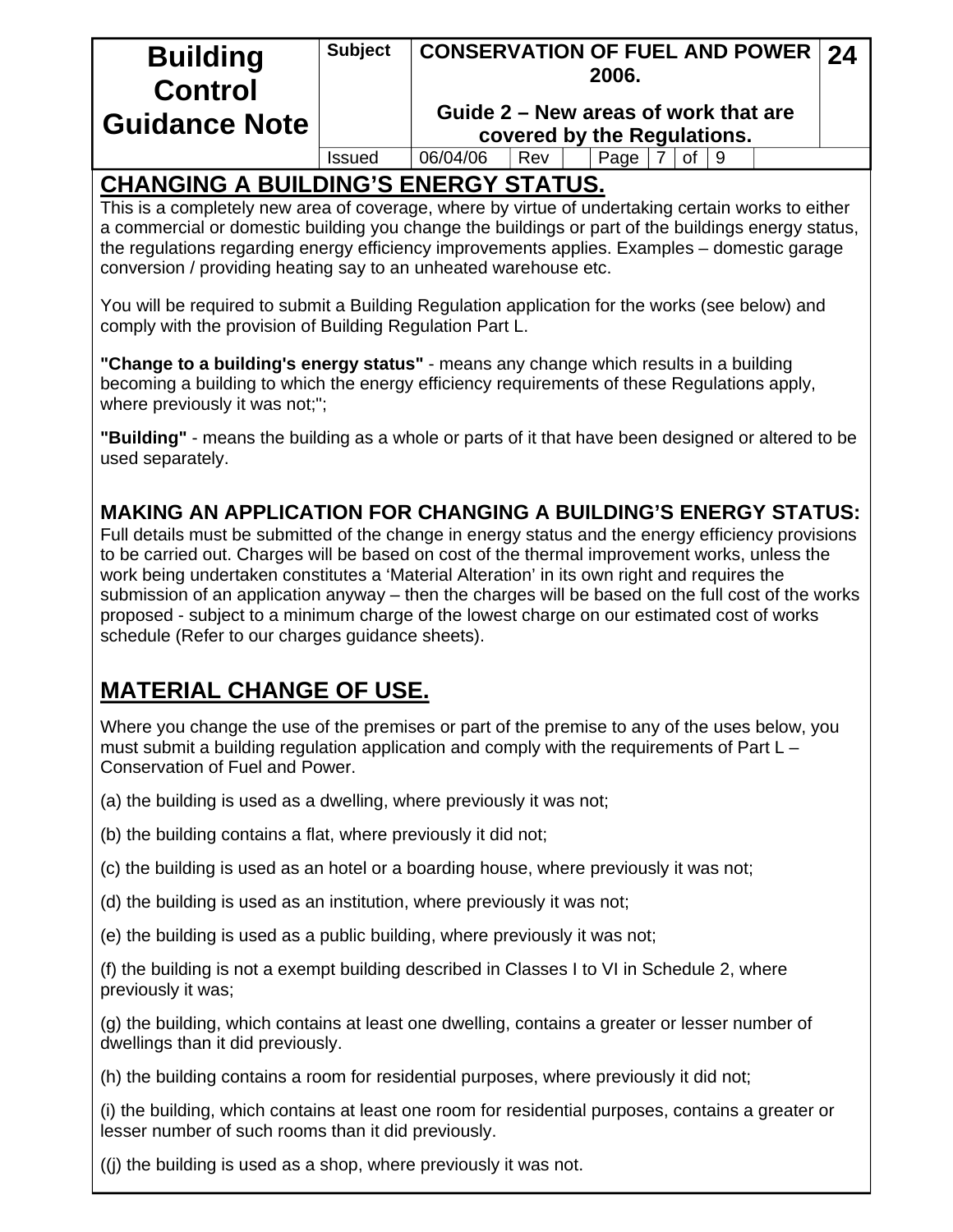| <b>Building</b><br><b>Control</b>                                                                                                                                                                                             | <b>Subject</b> | <b>CONSERVATION OF FUEL AND POWER</b><br>2006.<br>Guide 2 – New areas of work that are                                                                                                                                                                                                                                                                                                                                                                                                                      | 24 |  |  |  |  |  |  |  |
|-------------------------------------------------------------------------------------------------------------------------------------------------------------------------------------------------------------------------------|----------------|-------------------------------------------------------------------------------------------------------------------------------------------------------------------------------------------------------------------------------------------------------------------------------------------------------------------------------------------------------------------------------------------------------------------------------------------------------------------------------------------------------------|----|--|--|--|--|--|--|--|
| <b>Guidance Note</b>                                                                                                                                                                                                          |                | covered by the Regulations.                                                                                                                                                                                                                                                                                                                                                                                                                                                                                 |    |  |  |  |  |  |  |  |
|                                                                                                                                                                                                                               | <b>Issued</b>  | 06/04/06<br>Rev<br>8<br>Page<br>0f<br>9                                                                                                                                                                                                                                                                                                                                                                                                                                                                     |    |  |  |  |  |  |  |  |
|                                                                                                                                                                                                                               |                | <b>CONSEQUENTIAL IMPROVEMENTS TO ENERGY PERFORMANCE.</b>                                                                                                                                                                                                                                                                                                                                                                                                                                                    |    |  |  |  |  |  |  |  |
| work consists of or includes -                                                                                                                                                                                                |                | A new regulation 17D requires the application of the new energy efficiency requirements of Part L<br>to an existing building with a total useful floor area over 1,000m <sup>2</sup> where the proposed building                                                                                                                                                                                                                                                                                            |    |  |  |  |  |  |  |  |
| (a) an extension;                                                                                                                                                                                                             |                |                                                                                                                                                                                                                                                                                                                                                                                                                                                                                                             |    |  |  |  |  |  |  |  |
| (b) the initial provision of any fixed building services; or                                                                                                                                                                  |                |                                                                                                                                                                                                                                                                                                                                                                                                                                                                                                             |    |  |  |  |  |  |  |  |
| (c) an increase to the installed capacity of any fixed building services.                                                                                                                                                     |                |                                                                                                                                                                                                                                                                                                                                                                                                                                                                                                             |    |  |  |  |  |  |  |  |
| However nothing in this requirement needs to be carried to the existing building, if it the work to<br>be carried out if it is not technically, functionally and economically feasible (see 'Payback<br>Calculations' below). |                |                                                                                                                                                                                                                                                                                                                                                                                                                                                                                                             |    |  |  |  |  |  |  |  |
|                                                                                                                                                                                                                               |                | "fixed building services" - means any part of, or any controls associated with -                                                                                                                                                                                                                                                                                                                                                                                                                            |    |  |  |  |  |  |  |  |
| or specialist process lighting; or                                                                                                                                                                                            |                | (a) fixed internal or external lighting systems, but does not include emergency escape lighting                                                                                                                                                                                                                                                                                                                                                                                                             |    |  |  |  |  |  |  |  |
|                                                                                                                                                                                                                               |                | (b) fixed systems for heating, hot water service, air conditioning or mechanical ventilation;"                                                                                                                                                                                                                                                                                                                                                                                                              |    |  |  |  |  |  |  |  |
| <b>PAYBACK CALCULATIONS.</b>                                                                                                                                                                                                  |                |                                                                                                                                                                                                                                                                                                                                                                                                                                                                                                             |    |  |  |  |  |  |  |  |
| payback of 15 years or less.                                                                                                                                                                                                  |                | The regulations allow for you to employ a suitably qualified person to provide a simple payback<br>calculation for the cost of the thermal elements upgrading works or to prove the upgrading is not<br>technically feasible. If the works do not achieve a simple payback of 15 years or less through<br>energy cost savings or it is not technically possible - then the element should be upgraded to the<br>best standard that is technically and functionally feasible and that would achieve a simple |    |  |  |  |  |  |  |  |
| Control.                                                                                                                                                                                                                      |                | This evidence should be submitted at the time of making your application for approval by Building                                                                                                                                                                                                                                                                                                                                                                                                           |    |  |  |  |  |  |  |  |

## **MAKING AN APPLICATION FOR CONSEQUENTIAL IMPROVEMENTS TO ENERGY PERFORMANCE.**

Full details must be submitted of the energy efficiency provisions to be carried out. Charges will be based on cost of the thermal improvement works, unless the work being undertaken constitutes a 'Material Alteration' or 'Building Work' in its own right and requires the submission of an application anyway – then the charges will be based on the full cost of the works proposed subject to a minimum charge of the lowest charge on our estimated cost of works schedule (Refer to our charges guidance sheets).